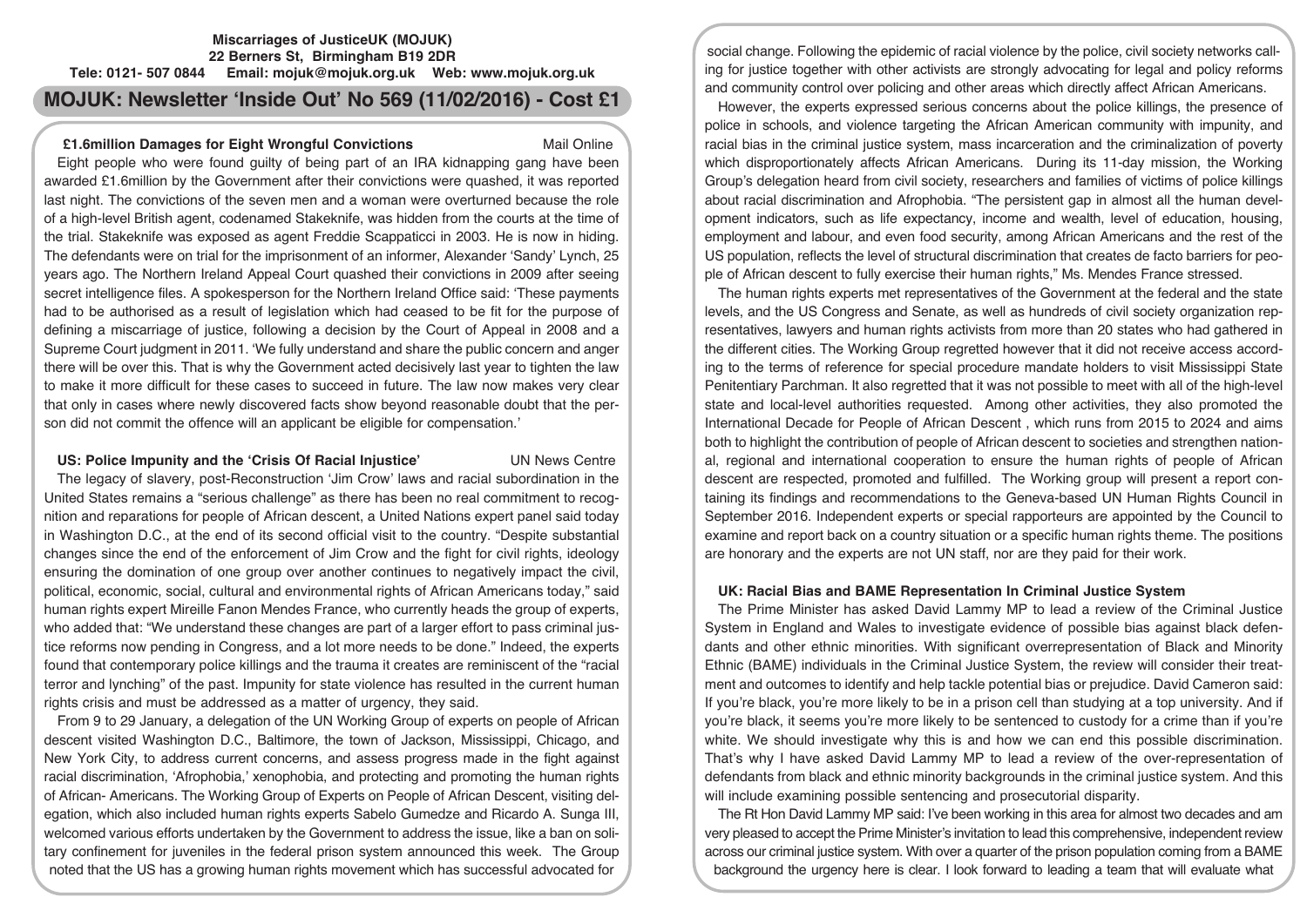works in the UK, draw on lessons from abroad and listen to a broad range of voices from the justice system and our BAME communities. At present, BAME individuals currently make up over a quarter of prisoners - compared to 14 per cent of the wider population of England and Wales.

Latest figures also show that BAME people make up a disproportionate amount of Crown Court defendants (24%), and those who are found guilty are more likely to receive custodial sentences than white offenders (61% compared to 56%). The review will address issues arising from the point of arrest onwards, including through the court system, in prisons and during rehabilitation in the wider community, in order to identify areas for reform and examples of good practice from the UK and beyond. Reporting back in Spring 2017, David Lammy has been asked for recommendations to ultimately reduce the proportion of BAME individuals in the Criminal Justice System and make sure that all suspects and offenders are treated equally, whatever their ethnicity.

Commenting on the review the Lord Chancellor and Justice Secretary, the Rt Hon Michael Gove MP, said: An effective justice system depends on procedural fairness. Equality of treatment at every stage in the criminal justice process is essential. I am very pleased that David, a politician whose intellectual honesty I have long admired, and who is not afraid to confront uncomfortable truths, is pursuing this important work. David Lammy will be supported by a secretariat from the Ministry of Justice and a panel of expert advisers. They will meet regularly and are expected to submit a final report to Ministers by spring 2017. David Lammy is MP for Tottenham and has served as chair of the All Party Parliamentary Group on Race and Community since 2010. A former Minister of State, he qualified as a barrister in 1995. Lammy received cross-party praise for his work on the 2011 London Riots and authored the book "Out of the Ashes: Britain after the Riots in 2011".

### **News From Safari – Support Group for Those Falsely Accused**

*Richard Carr* (56) Has Been Cleared of 41 fraud and theft charges after TWO trials collapsed. It was alleged that Mr Carr and others had committed a host of offences, including mortgage fraud, theft of corporate funds, concealment of bankruptcy assets and breaches of a Bankruptcy Restrictions Undertaking, involving the operation of nightclubs and other businesses. A spokesperson from Dorset Police said that: "No evidence was offered in both trials as disclosure issues were raised, and the prosecution therefore considered it appropriate to discontinue with the cases." SAFARI sees a lot of cases either collapse at trial or go on to win appeal as a result of "disclosure issues", such as the prosecution's failure to disclose all evidence to the defence before trial, so it's worth checking in your own case whether the withholding of key evidence helped to achieve a wrongful conviction against you, and then bring this to the attention of your appeal solicitor. The prosecution are required by law to provide the defence with any evidence of which they are aware which might undermine the prosecution. Failure to provide this is a serious matter.

*Joshua Longbottom (26) & Peter Simpson (30)* have been acquitted of violent disorder and assault occasioning actual bodily harm as the judge at trial said the evidence could no longer sustain the allegation. Longbottom was accused of assaulting a police officer and Simpson was accused of trying to prevent Longbottom's arrest. They both denied the charges against them and argued they were "acting instinctively" to protect themselves. They were part of a peaceful protest. Longbottom claimed he was shoved by a police officer and then thrown to the floor. Simpson said he saw Longbottom on the floor and believed he was being attacked. "I was concerned by the level or force being used by police officers." Simpson later said "I knew that we both weren't guilty. We were treated as guilty until proven innocent and that shouldn't be the way things work."

*Ross Hutchinson* (39) Is Considering taking legal action against the police after spending a year and £15,000 on legal costs proving that four sheep that he was accused of stealing actually belonged to him. The case against Ross Hutchinson, who farms at Egglestone, near Barnard Castle, was thrown out of Durham Crown Court after his defence team produced DNA evidence confirming the sheep were his own. He was originally arrested in front of TV cameras filming BBC show Countryside 999 and his arrest was aired on national television. Mr Hutchinson's solicitor, Simon Catterall, of Jacksons in Middlesbrough, said it was believed police were "seriously distracted" by filming the television show. "Certainly if as much attention was given to the evidence as to the cameras the case would have folded a long time ago," he said. "The DNA testing proves that these sheep were Mr Hutchinson's all along. The case should never have reached court. The DNA evidence proved he owned the father of the allegedly stolen sheep." This is another example of being considered "guilty until proved innocent".

Jake Seaton (22) Has Had His Conviction for stealing fuel quashed after an Appeal Court judge ruled that crucial identification evidence should have been "excluded" from the original trial. CCTV was available which showed the suspect, and a still from that footage was circulated around the police station in the hope that an officer might recognise the suspect. The prosecution claimed that Mr Seaton was the man depicted in the still and had been recognised by a police officer who had had previous dealings with him. The image, however, was of poor quality and there had been breaches of the Police and Criminal Evidence Act (PACE) code including a failure to take a contemporaneous note of the identification and to record the reasons for the recognition. It was ruled that the identification evidence should have been excluded and a defence application to throw out the charge should also have succeeded. Lawyers for the Crown later confirmed there would be no application for a retrial.

*Track Your Movements!* We received an Email from a SAFARI reader saying that they had been falsely accused of being in Hereford while their probation licence conditions forbid them being in that area. Luckily, they had actually been shopping in Bristol and could provide a purchase receipt proving this fact. CCTV also then confirmed this. In this case, a simple shop receipt avoided an extra 28-day prison sentence for breach of licence. Lesson: always keep proof of where you've been (and when) by keeping receipts and keeping track of your daily movements. If necessary, go out of your way to buy a pack of mints … just to get the receipt.

*About to be Released from prison?* If so, study your licence conditions and note any that are 'vague'. Then write to your probation officer and ask for clarification in writing. If you are not allowed to enter a 'park', ask for a specific definition of the term 'park' (for example: Open area with play equipment? Open area with no play equipment? Car park? National Park? Country park? Industrial park?) If you can't visit a certain area, find out whether that also means you can't travel through the area on a journey elsewhere, for example if a railway line or motorway passes through it. A written answer from Probation helps you ensure you won't unwittingly breach your licence.

*Emma Burtt of the University Of Oxford* is conducting doctoral research into the prison experience and coping mechanisms of those claiming wrongful conviction. She is looking for current prisoners who are seeking to overturn their conviction to take part in her study, and has asked SAFARI whether any of our readers might be interested in becoming involved. The research aims to understand the lives and experiences of prisoners claiming wrongful conviction, and appreciate the consequences that these claims can have. Participants will be asked to write an account of their experiences. A list of headings / questions will be provided to guide participants, although there will be plenty of space for them to tell their own story in their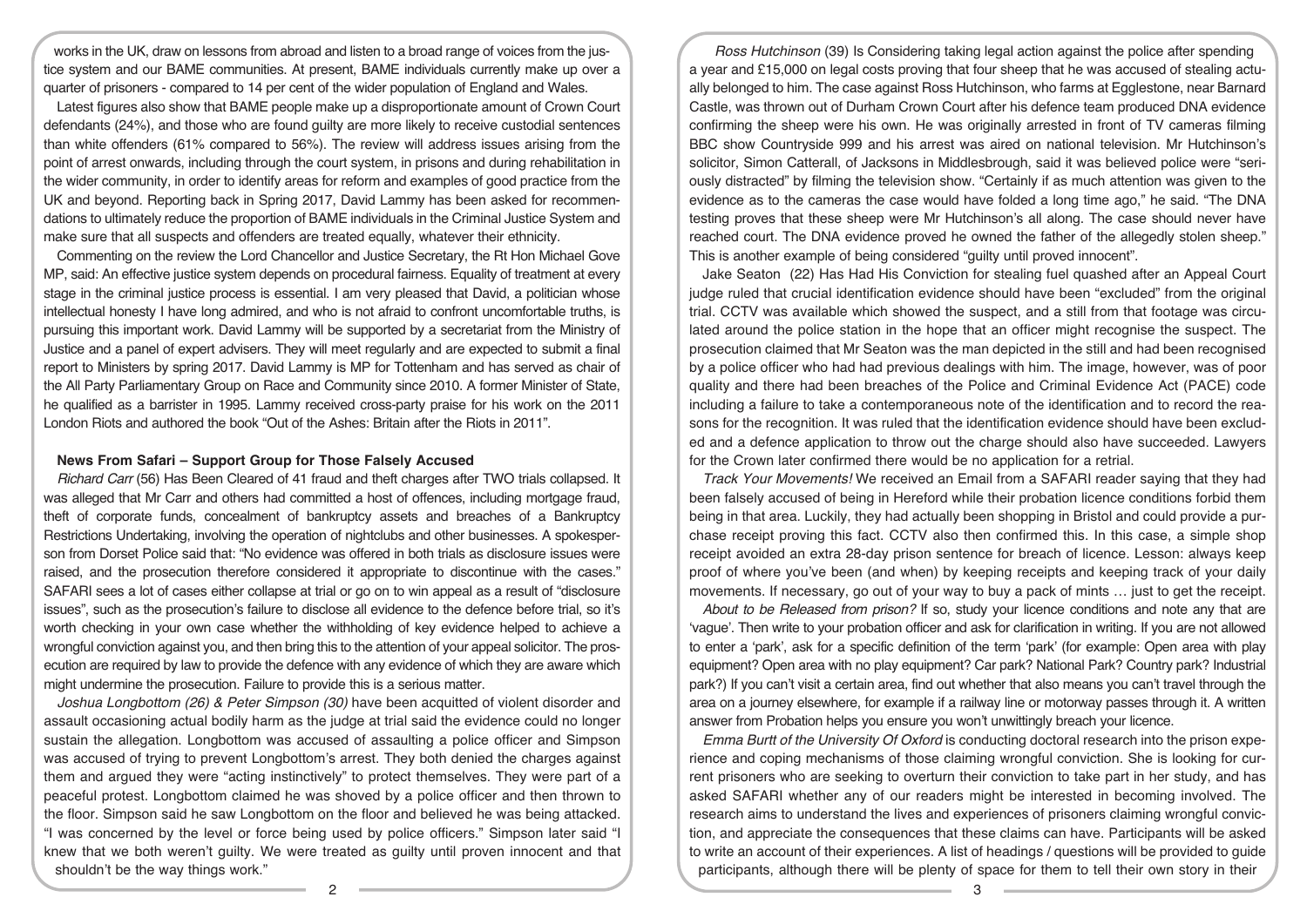own way. These questions will relate to attitudes, relationships, coping strategies and issues related to fairness and justice. A stamped addressed envelope for participants to send their accounts will also be provided. All information will be kept strictly confidential. In order to take part, participants must be current prisoners claiming wrongful conviction in England or Wales and must have applied, or be in the process of applying, to the Criminal Cases Review Commission (CCRC). This application must be in respect of the conviction they are currently imprisoned for, and not just a review about the length of sentence. Please remember that this is a research study and Emma will not be able to offer legal advice or represent participants in any way. If you would like to take part, or know of someone else who may be interested.

*Laura Tilt of the University of Oxford* is to conduct doctorate research into the post-release experience of the wrongfully convicted as part of the university's Doctor of Philosophy (DPhil) in Criminology and Criminal Justice. Laura has told 'Safari' that she received a rather overwhelming response from people both in and out of prison and that the project is going well. There is a lot of preliminary reading and research in these early stages but it's all starting to take shape. She is now in the latter stages of finalizing participants to interview; particularly exonerees and organisations/individuals who provide postexoneration support. If you feel you can assist Laura with this project in any way, write to her. Both Emma Burtt and Laura Tilt can also be contacted by post at: Centre for Criminology, Oxford University, Manor Road Building, Manor Road, Oxford, OX1 3UQ. They know each other, so if you are happy for them to share your details with each other please mention that in any communication.

#### **Forensic Watchdog Exonerates Police - But Experts Question Its Findings**

Josh Loeb - Police Oracle: Investigation by regulator sparked after evidence submitted to murder trial was deemed inadmissible by judge. Police did not exert undue influence over forensic scientists examining samples later submitted to court as evidence in a gangland murder trial, a watchdog's investigation has found. But the conclusions of the Forensic Science Regulator's (FSR) report on the case have been questioned by some in the profession, who suggest the findings could undermine the gravitas of the watchdog. The FSR was asked to examine whether the Scottish Police Services Authority (SPSA) complied with its own procedures after evidence submitted in the trial of Ross Monaghan was deemed inadmissible by a judge. Andrew Rennison, who at the time was the chief FSR, was also asked to look at whether police officers inappropriately exerted influence over SPSA reports

In 2012 Mr Monaghan was acquitted of the murder of Kevin "Gerbil" Carroll, a gangland figure who was fatally shot in an Asda carpark in Glasgow in 2010. However, Mr Rennison's findings were not published until now because of the risk of prejudicing other legal proceedings. A catalogue of errors were alleged in terms of how evidence in the case was handled - including the claim there was likely contamination of a jacket which seized by firearms officers and later analysed by the SPSA for traces of gunshot residue. When a single particle of residue was found, police requested that work be done to see if this could be linked with firearm residue recovered from cartridges found at the scene of the shooting. In court an expert witness who had been asked to voice an opinion about similarities between the two residue samples said she had been requested to frame her conclusions in the way she had by a detective superintendent involved in the murder inquiry. She also said SPSA protocol required that when the finding was of a single piece of gunshot residue, no conclusion should be drawn. Any such conclusion would, she disclosed, effectively be meaningless.

Despite the judge saying the apparent disregarding of this protocol and intervention by the detective superintendent were "disturbing", Mr Rennison concluded that there was "nothing inherently wrong" in police requesting the comparison. He also said the SPSA's performance of the comparison was "not prohibited". However, Professor Allan Jamieson, of the Forensic Institute in Glasgow, told PoliceOracle.com this finding did not chime with the content of the report. "The issue here is that the authoritative voice of forensic science in the UK is supposed to be the FSR, but the fact of this report and what's within it undermines the credibility of that claim," he added. Others went further still, with one legal source, who did want to be named, telling the Herald the report was "whitewash". The judge's ruling about possible contamination of the jacket has sparked discussion among experts about whether chemically marked ammunition should be used by UK police to distinguish it from that which is used by criminals. Last year Angela Shaw from the Forensic Firearms Consultancy told delegates at the Forensics Europe Expo: "The largest single factor with interpretive gunshot residue is the possibility of cross contamination."

#### **Former Top IRA Official Questioned Over Birmingham Pub Bombings**

*Henry McDonald, Guardian:* Detectives investigating the IRA murder of 21 people in the 1974 Birmingham pub bombings have interviewed the Provisionals' director of intelligence at the time of the atrocity, who admitted he was debriefed after the attack. Kieran Conway confirmed he was questioned by officers from the West Midlands police counterterrorism unit in Dublin on Friday. The interview took place at Pearse Street Garda station in central Dublin under the terms of the mutual legal assistance treaties, which allow foreign police forces to question Irish citizens in the republic about crimes committed in other countries. Conway said he "again repeated his personal shame and regret over the bombings, which he described as murderous and amongst the worst atrocities committed by the IRA". Now a solicitor in Dublin specialising in criminal defence, Conway voluntarily spoke to detectives in connection with his memoir of life inside the IRA, called South Side Provisional. In the book, Conway revealed certain details about the Birmingham pub bombings to which the IRA has never officially admitted.

No one has ever been convicted in relation to the atrocity in England's second city, although six people served long sentences after being wrongly charged and found guilty of the bombings. They became known as the Birmingham six and, after a long campaign to prove their innocence, were freed by the court of appeal in 1991, having spent 16 years in prison. Conway said the Birmingham bombs were a "total disaster". He said the IRA unit responsible could not find a functioning telephone box to issue a warning in time to clear the bars in the city's Bullring area, that could have prevented the mass loss of life. For decades the IRA never publicly admitted responsibility for the atrocity but Conway said not only did the organisation bomb Birmingham but it knew the six jailed men were innocent "from the get go, from the very start".

A statement issued by Conway's publisher to the Guardian after his police interview said: "he had nothing to add to the few lines in his book and that the names of the bombers, and those who directed them, had been long in the public domain due to the work of Chris Mullin and other journalists. "He said the only additional information he could give the police was the name of the man who debriefed the then O/C and adjutant of the IRA's England command in the immediate aftermath of the bombings together with Dave O'Connell, but that he would not be prepared to do that. "Mr Conway confirmed he was present in the house where the men were debriefed for other reasons and was later told by Dave O'Connell that the bombers were unable to locate a working phone box in time to ring in a warning. During the interview, which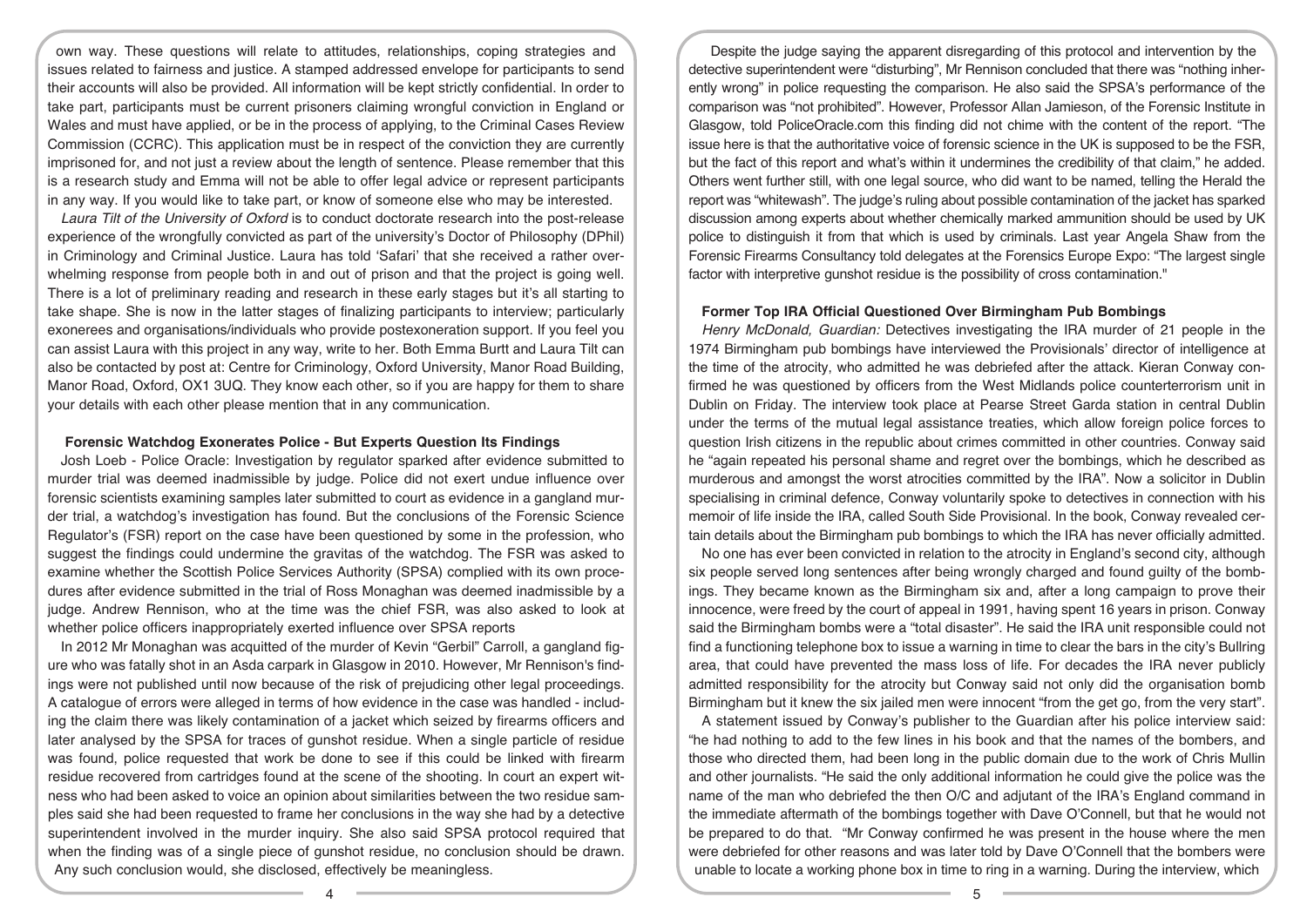was attended by a British detective and which was recorded, Mr Conway also admitted he had been a member of the IRA from 1970 to 1975 and again from 1981 to 1993, when he left in protest at the IRA's acceptance of the Downing Street declaration." It added that Conway "has no fear of being prosecuted for IRA membership more than two decades ago".

Some relatives of those killed in the bombing have been campaigning through the Justice for the 21 pressure group for a fresh inquest into the murders and the reopening of one of the biggest cases of mass murder in British criminal history. Two hundred people were seriously injured, many for life, by the blasts at the Tavern in the Town and the Mulberry Bush. Those in the IRA unit responsible were sent over from Dublin and were named in a World in Action television investigation entitled Who Bombed Birmingham?, which set out to prove that the six imprisoned men were innocent. One of the Birmingham six, Paddy Hill, has become a strong supporter of the Justice for the 21 campaign.

Conway, who was the head of the IRA's intelligence-gathering department for a period in the 1970s, has claimed in his book that members of the Dublin establishment, including a top banker, a stockbroker, a leading journalist and several mainstream politicians, helped the Provisionals in their armed campaign. Elite figures ferried IRA weapons around in luxury cars and hid wanted activists in houses in some of the wealthiest areas of Dublin, such as Killiney, he alleged.

## **Chris Grayling Tried to Interfere With Prison Report**

*Rajeev Syal, Simon Hattenstone and Eric Allison:* The outgoing chief inspector of prisons has accused the former justice secretary Chris Grayling of attempting to remove criticisms of government policies from an independent report before its publication. Nick Hardwick said that Grayling did not want him to publish documents suggesting changes introduced by his department had contributed to poor outcomes in prisons. The claims are the strongest yet that Grayling attempted to interfere with the independence of the prison inspectorate, which has often been highly critical of conditions inside Britain's prisons. Grayling was the secretary of state for justice for three years until the 2015 general election.

In an interview with the Guardian, Hardwick said: "He [Grayling] was telling me the points he hoped I would make that were positive, and I didn't think it was his place to say that. His general concern was that I had said the lack of staff, overcrowding and some of the policy changes that he had introduced had contributed to poor outcomes in prisons. I was very clear about that, and he disagreed very strongly with that conclusion." Hardwick told the House of Commons justice select committee last week that senior MoJ officials told him they needed to sign off all specialist personnel hired to take part in prison inspections. The situation became so serious that Hardwick wrote to senior civil servants warning that he would suspend all prison inspections unless the restrictions were lifted.

The ministry has now agreed to allow the inspectorate financial independence until April, but has made no guarantees that Hardwick's successor, the former police chief Peter Clarke, will have the same freedoms. In a wide-ranging interview, Hardwick also said that asylum seekers should no longer be locked away in detention centres. "These people haven't been convicted of anything and they're detained on the say-so of a relatively junior civil servant. If you lock someone up in a detention centre you are punishing them. Even if you're trying not to run it like a prison. Even if you have the best staff in the world, it's still a prison. It should be very exceptional that you lock someone up without going before a court, and at the moment it's simply not exceptional enough," he said.

Hardwick said he has come to dislike visiting prisons and will be glad to step down from the job

in April. "If you ask me how my view has changed, and this may be another reason why I'm not sad to leave the job, I'm surprised by how much I don't like being in prison. Although I have keys and can get out at any time – and I regard myself as pretty resilient – it's the noise, the echo, the clanging, the claustrophobia, the sense that even if you've got keys you're shut in, and the unhappiness. I didn't understand the degree to which once you lock someone up, even in the best prisons for a short period of time, that is a very severe punishment indeed." He dismissed claims from some critics that prison is a soft punishment. "It's as bad as you could possibly imagine, and possibly more so. And don't think a little flatscreen telly in the corner is going to alleviate it, because it doesn't," he said.

### **Heterosexual Civil Partnership Refusal Not A Human Rights Breach**

*Adam Wagner, UK Human Rights Blog:* The High Court has ruled in the case of Steinfeld and Keidan v Secretary of State for Education, a human rights challenge to the law of Civil Partnerships. Mrs Justice Andrews ruled that the current law does not breach the human rights of opposite-sex couples who cannot obtain a Civil Partnership. The case arises from the odd state the law was left in after same-sex couples were given the legal right to marry in 2014. Since 2005, same-sex couples had been allowed to form "Civil Partnerships" which give them essentially the same legal rights and protections as marriage without being able to actually marry. Only same-sex couples can have a civil partnership. Civil Partnerships were a kind of half-way house; the message they sent was that the (New Labour) government wanted to give same-sex couples legal protection akin to marriage but didn't feel that society was quite ready for full marriage equality. Once same-sex couples were given the right to marry in 2014, the law was left in a bit of a mess. Same-sex couples have dual means of recognising their partnerships (Civil Partnerships and Marriage) whereas opposite-sex couples could only marry. This is clearly an unintended consequence of the winding route to marriage equality rather than any well-thought out plan. In 2014, it would have been open to the government to abolish civil partnerships altogether or permit everyone to enter into them. Instead, a "wait and see" approach was adopted.

Rebecca Steinfeld and Charles Keiden wanted to enter into a civil partnership but were prevented because they were not of the same sex. They brought a human rights case against the government saying they were being discriminated against by the current law. Mrs Justice Andrews rejected their case in strong terms. You can read the full judgment here. I recommend doing so – it is tightly argued and very clear. In cases involving the right to family and private life, there are two basic stages a judge needs to consider. First, is there an interference with the right – in other words, does the thing that is being complained about interfere with family or private life as it is defined in the European Convention and court judgments. Let's call that Gate 1. If you get through Gate 1, you then have to get through Gate 2, which is to show that the interference was not justified with reference to proportionality (did the end justify the means?) and other balancing factors which are the text of the right itself. The claimants here didn't get through the first gate. Mrs Justice Andrews accepted the government's argument that Article 8 of the European Convention on Human Rights (the right to family and private life) was not even engaged, let alone breached. Here's a key bit of the judgment explaining why:

The only obstacle to the Claimants obtaining the equivalent legal recognition of their status and the same rights and benefits as a same-sex couple is their conscience. That was the case both before and after the enactment of the 2013 Act. Whilst their views are of course to be afforded respect, it is their choice not to avail themselves of the means of state recognition that is open to them. The state has fulfilled its obligations under the Convention by mak-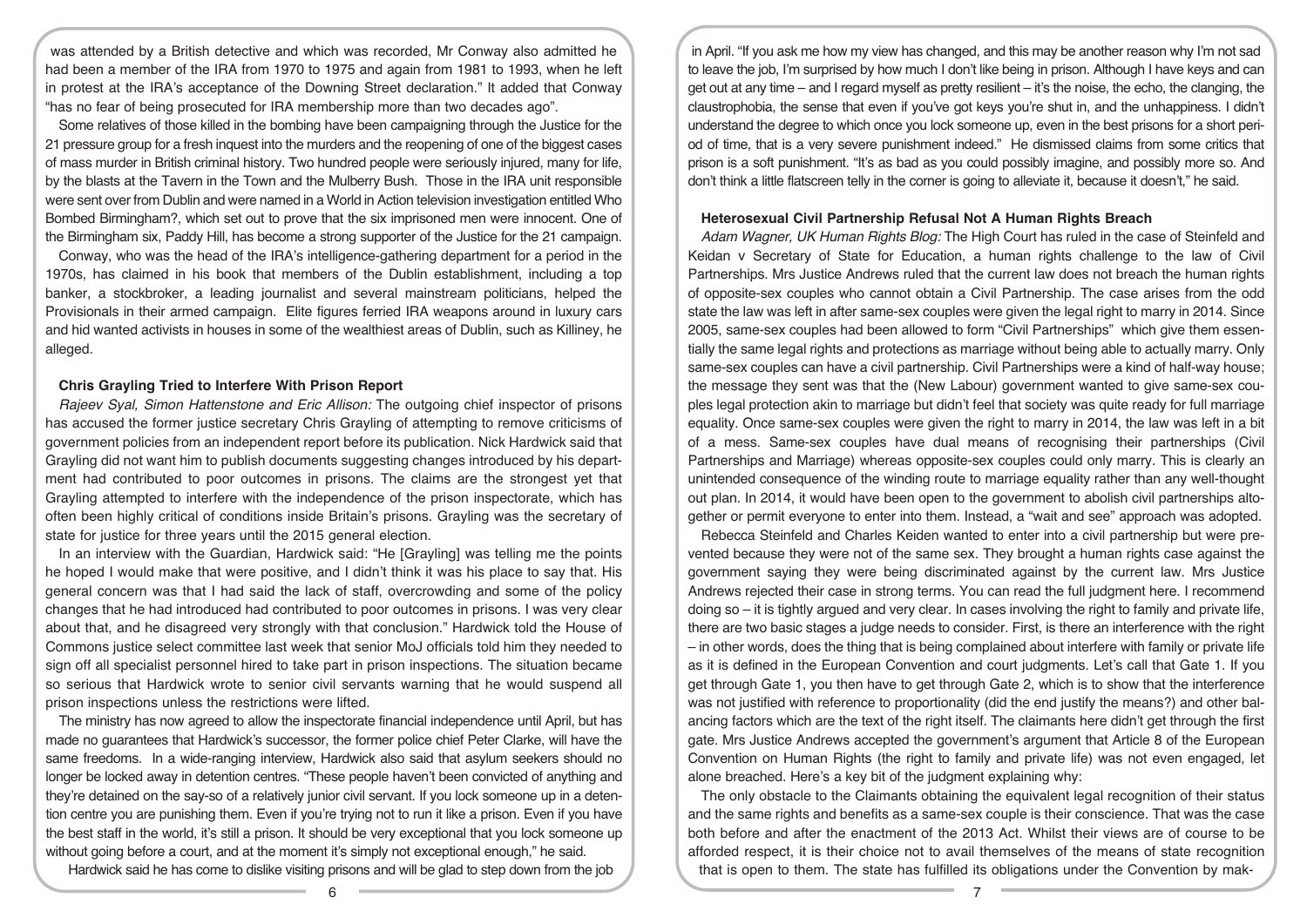ing a means of formal recognition of their relationship available. The denial of a further means of formal recognition which is open to same- sex couples, does not amount to unlawful state interference with the Claimants' right to family life or private life, any more than the denial of marriage to same-sex couples did prior to the enactment of the 2013 [Same-Sex Marriage] Act. There is no lack of respect afforded to any specific aspect of the Claimants' private or family life on account of their orientation as a heterosexual couple. Thus the statutory restrictions complained of do not impinge upon the core values under either limb of Art 8 to the degree necessary to entitle the Claimants to rely upon Art 14. The link between the measures complained of, and their right to enjoy their family and private life, is a tenuous one.

As judges usually do, Mrs Justice Andrews went on to consider "Gate 2″ anyway, in case she was wrong about Gate 1. She accepted the government's argument that their approach to the issue ("wait and see") had been perfectly reasonable. Where next? Potentially an appeal. The BBC reports the couple were given permission to appeal which means they can appeal to the Court of Appeal if they choose to do so. If they do appeal, they will have to convince the Court of Appeal that there has been an interference with the right to family life (Gate 1 – certainly arguable) but also that the interference was not justified. Gate 2 will be harder. As things stand, the law is in a mess. Even if it is not a breach of human rights to refuse opposite sex couples the right to have civil partnerships, that doesn't mean it is fair or right.

#### **Does Britain Deserve its Top 10 Ranking in the Corruption Perceptions Index**?

It's an important question. On the one hand, the Prime Minister's personal commitments on corruption, the introduction of a national Anti-Corruption Plan and an improved record at the Serious Fraud Office are positive steps. These have likely contributed to the fact that UK has scored a top 10 place in Transparency International's Corruption Perceptions Index for the first time in more than a decade.But there are good reasons why people are sceptical about whether Britain really merits a top-ten ranking: overseas bribery by UK companies, the laundering of corrupt money through the City, the lax regulation and lack of transparency in British-controlled tax havens, to say nothing of corruption scandals here in the UK. And it is important to remember what this index actually measures – just perceptions, and only of corruption within the public sector.

Corruption is a global phenomenon, and no country is immune to its effect. In today's world corruption taking place in the UK will often have its biggest impact on people overseas. Money laundered through the UK means less money for schools, hospitals and infrastructure for millions of people elsewhere in the world. Corruption also damages the UK, often operating in invisible ways that tilt the system in favour of those who already have power. A steady stream of political scandals has exposed a worrying complacency at the heart of British politics. In fact, many of the recent lobbying scandals have fallen within the rules, demonstrating that the current regulatory regime is woefully inadequate.

Transparency International has identified 39 lobbying loopholes across UK political institutions that open the door to corrupt activity. The gaps need to be closed. The Prime Minister has, quite rightly, spoken out about the need to combat corruption and gained credentials on the international stage by promoting the idea that good governance should be included in the new Sustainable Development Goals. But in order to be credible, the UK must get its own house in order. In particular, the Government needs to clean up British politics and stop the UK being a safe haven for the corrupt. The Prime Minister has announced that he will host

a global anti-corruption summit this year. Many will be looking towards this event to deliver results. 2016 will be the year when we find out if the promising rhetoric turns into action.

## **Sarah Reed - Police Brutality Victim Found Dead in HMP Holloway**

*Damien Gayle, Guardian:* A woman whose assault at the hands of police was caught on camera and led to a constable losing his job was found dead last month in her prison cell, it has emerged. Sarah Reed, 32, was on remand at Holloway prison in London awaiting trial for assault. She was arrested after an altercation while detained in a hospital in south London. The family say she was acting in self-defence. Her family are raising questions over why a woman who suffered from severe mental health problems was removed from hospital and transferred to prison where, they claim, she was denied treatment for her condition.

Four years ago Reed was at the centre of a police brutality storm after she was thrown to the ground, grabbed by the hair and punched three times in the head by PC James Kiddie as he arrested her on suspicion of shoplifting. The attack was so brutal that fellow officers who had viewed the CCTV footage of the incident reported Kiddie to the Metropolitan police's directorate of professional standards. In 2014 he was found guilty of assault over the incident, sentenced to 150 hours community service and suspended. Reed, who was convicted of shoplifting over the incident, had suffered from mental health issues since the sudden death of her newborn baby in September 2003. After her child died at Beckton children's hospice, she and the child's father were forced to carry the body in their own car to an undertakers, an ordeal she never recovered from, according to her family. Over the following 12 years, Reed suffered from bouts of severe mental illness. Relatives told Lee Jasper, a former director of policing and equalities for London, that it was while she was detained under section 3 of the Mental Health Act in October that the altercation occurred that led to her arrest.

Prison staff found Reed dead on 11 January and informed her family the same day, reportedly telling them she had strangled herself while lying on her bed. Relatives have claimed that officials asked them to identify Reed, but when they arrived they were treated with hostility and their requests to see her body were refused. Jasper, who is acting as a liaison for the family until they are ready to speak to the press, wrote in a blog about the case: "The obvious fact that Sarah was ill meant that placing her in the criminal justice system without recourse to the medical help she clearly needed was an unforgivable act of brutality and cruelty. I am told that throughout her time on remand Sarah never received any medication. This would have constituted a living hell for someone whose life had been marred with personal tragedy, mental ill health and police brutality." A prison service spokesperson said: "HMP Holloway prisoner Sarah Reed was found unresponsive in her cell at 8am on 11 January. Prison staff attempted CPR, but she was pronounced dead shortly after. "As with all deaths in custody, the independent prisons and probation ombudsman will conduct an investigation."

### **Oldest Prisoner on Georgia's Death Row is Executed**

A 72-year-old man convicted of murdering a convenience store manager in a 1979 robbery has been executed in Georgia, officials have said. Brandon Astor Jones, the oldest inmate on the state's death row, died by lethal injection at 12.46am (0546 GMT) on Wednesday at Georgia Diagnostic and Classification prison in Jackson. He accepted a final prayer and recorded a final statement, the Georgia Department of Corrections said in a statement.ones's death was delayed for nearly six hours following a flurry of appeals by his lawyers. The US supreme court denied a request to stay the execution late on Tuesday. t was the fifth execution this year in the US, and the first of two scheduled this month in Georgia, according to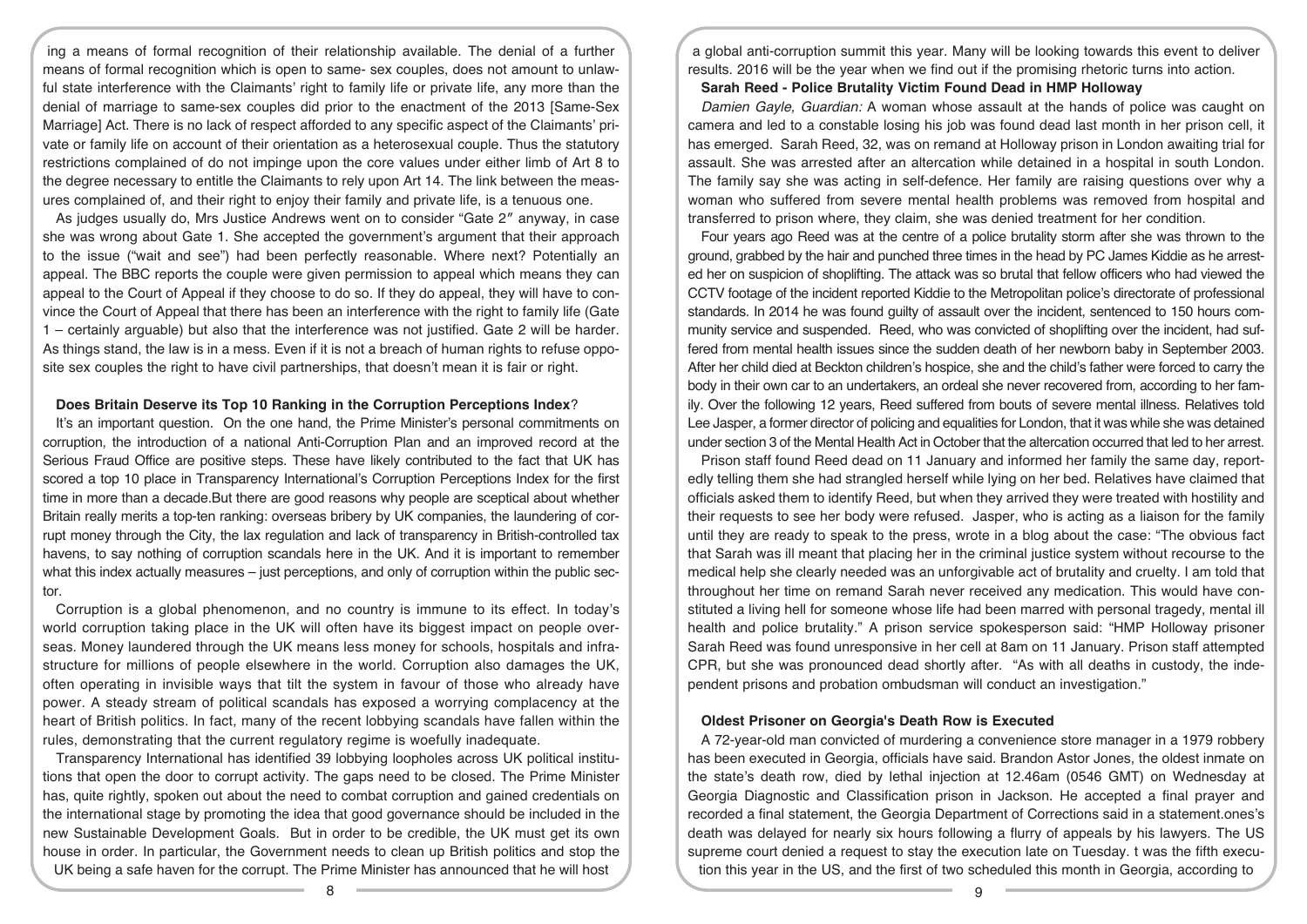the Death Penalty Information Center, which monitors capital punishment. Texas, Alabama and Florida executed inmates last month, the centre said.

# **Prisons and Probation – Extensive Debate in Parliament**

Andy Slaughter (Hammersmith) (Lab): That this House believes UK prisons are in crisis; notes the increasingly high rates of violence, self-harm and drug use in prisons, and the resulting pressure on the NHS; further notes that the last report by the outgoing Chief Inspector of Prisons warned that outcomes across the prison estate were the worst for ten years; believes that no prison staff should have to go to work facing a threat to their safety; notes with concern the decision of the Scottish Government, announced in its recent draft Scottish Budget for 2016-17, to reduce funding for the Scottish Prison Service by almost £40 million in cash terms; is appalled by the disturbing allegations of violence at Medway Secure Training Centre; regrets the Government's inadequate response to the Harris Review and to mental health in prisons; is concerned that re-offending rates are so high; believes the Government lets down victims of crime by failing to enshrine their rights in law; regrets the Government's reckless privatisation of the probation service and the job losses in community rehabilitation companies; and calls on the Government to put all G4S-run prisons, STCs and detention centres into special measures, to immediately review the implementation of Transforming Rehabilitation and to publish the Memorandum of Understanding on Judicial Cooperation with Saudi Arabia.

Prison and probation staff have some of the toughest jobs in our country. With few exceptions, they work with industry, compassion and resolution to protect the public and to help to change lives through rehabilitation. All of us in this House owe them our gratitude. Over six years in the shadow Justice team, but also as MP for one of Britain's most iconic prisons, HMP Wormwood Scrubs, and, in the past, as a criminal barrister, I have visited many prisons and spoken to both prisoners and staff, and to their representatives in the Prisoner Learning Alliance and Napo, to which I also pay tribute.

The inescapable conclusion is that the prison system in this country—I use the term to include both the adult and youth estates—is not working, contrary to the famous pronouncement of the noble Lord Howard. From the Lord Chancellor's statements and speeches so far, I think he may agree. The question for today is: what are he and his Government going to do about it? It is certainly the view of many in his party that prison is not working. We have waited some time for a parliamentary debate on the crisis in our prisons. This will be the fourth in a week. I hope that is a reflection of the new priority that parliamentarians in both Houses are giving to this issue.

I should make a special mention of the debate on prison reform in the other place on 21 January in the name of the noble Lord Fowler. Lest the Lord Chancellor take exception to the wording of today's motion - "That this House believes UK prisons are in crisis" the noble Lord ended his excellent speech with these words: "In 1970, we faced a prisons crisis; today, we face a prisons scandal." Every speech in that debate was superb, and I hope this House can live up to those high standards today. Lord Fowler set out five proposals. In concluding the debate, the Minister, Lord Faulks, said he "had no difficulty in supporting any of them".— [Official Report, House of Lords, 21 January 2016; Vol. 768, c. 910-940.]

I assume the same can be said for the Lord Chancellor. To remind him, the five proposals are: deprivation of liberty, but not to make life as uncomfortable as possible; end overcrowding; reduce the number of people sent to prison; do so by re-examining sentences; and pass responsibility to the governor and staff. The Lord Chancellor has spoken approvingly of the last of those points, but does he agree with Lord Fowler and his Minister on the other four

points? More importantly, if he does, how will he set out to accomplish them? That is not a trick question. I do not know whether the Lord Chancellor is in muesli mode or Shipley mode today. He has made some fine rhetorical flourishes on the subject of prison reform and set reviews in progress, but what action do his Government intend to take?

I am happy to give the Lord Chancellor a platform today to add some substance to the rhetoric it is a platform rather than a scaffold—but I will do so by setting out the scale of the task before him. Let me begin with the basic issue of safety. In the 12 months to September 2015, there were 267 deaths in prison custody—95 suicides, up from 60 in the same period in 2010; 153 deaths from natural causes, up from 123; and seven homicides. There have been the same number of homicides in prison in the past two years as there were in the preceding eight. In the 12 months to June 2015, there were 28,881 reported incidents of self-harm, up by 21% in just a year; 4,156 assaults on staff, a 20% rise from the year before; and 578 serious assaults on staff, a rise of 42% from the year before. Tragically, a prison officer, Lorraine Barwell—it was the first such incident of its type in a quarter of a century—died in July last year after being the victim of an attack in the line of duty one month earlier. We owe it to her and her family to ensure that her colleagues are as safe as possible.

The prison riot squad was called out 343 times last year—once a day on average—compared with 223 times the year before and 118 times in 2010. Alcohol finds have nearly trebled since 2010. From mobile phones to drugs and legal highs, the list of what people can smuggle into prison at the moment is elastic. According to one prisoner at HMP Oakwood, a prison that the previous Lord Chancellor called "an excellent model for the future"—[Official Report, 5 February 2013; Vol. 558, c. 114.] it was easier to get drugs than soap, so there are some restrictions. Earlier this month, seven officers reported suffering ill effects from inadvertently inhaling legal highs. You couldn't make that up. In the past 25 years, the prison population has almost doubled, from under 45,000 in 1990 to over 85,000 now. It is projected to increase to 90,000 by 2020. Staff are already struggling, following cuts on an unprecedented scale. There are 9,760 fewer operational prison staff than in 2010, and nearly 5,000 fewer prison officers since 2010. Some 250 prison governors resigned or moved jobs in the past five years.

On education, the Prisoners' Education Trust reports that prisoners tell them they have to choose between going to the library and having a shower, because of the lack of staff to escort them. Nearly half of prisoners report having no qualifications and 42% of people in prison say they had been expelled or permanently excluded from school. The Lord Chancellor appointed Dame Sally Coates, the distinguished former head of Burlington Danes Academy, to review prisoner education. Perhaps he will let us know what progress she has made.

On mental health, according to an answer given to my hon. Friend the Member for Liverpool, Wavertree (Luciana Berger), 60% of prisoners who took their own life last year were not receiving assistance under the assessment, care in custody and teamwork process, which is supposed to identify prisoners at a heightened risk of suicide or self-harm.

The cuts in staff lie at the root many of the problems I am identifying. The fact that in many cases prisoners now spend 22 or 23 hours in their cell, and have restrictions on work, education and association, is leading to increased violence and poor behaviour in prisons. That is a very short-sighted development. I think the Government realise that, but perhaps too late.

Turning to probation and reoffending, figures I obtained last month revealed that almost one in 10 offenders are convicted of an offence within 18 days of release. HM inspectorate of probation's fourth report on the implementation of Transforming Rehabilitation was published on 15 January. It highlighted the disparity in performance between the national probation service.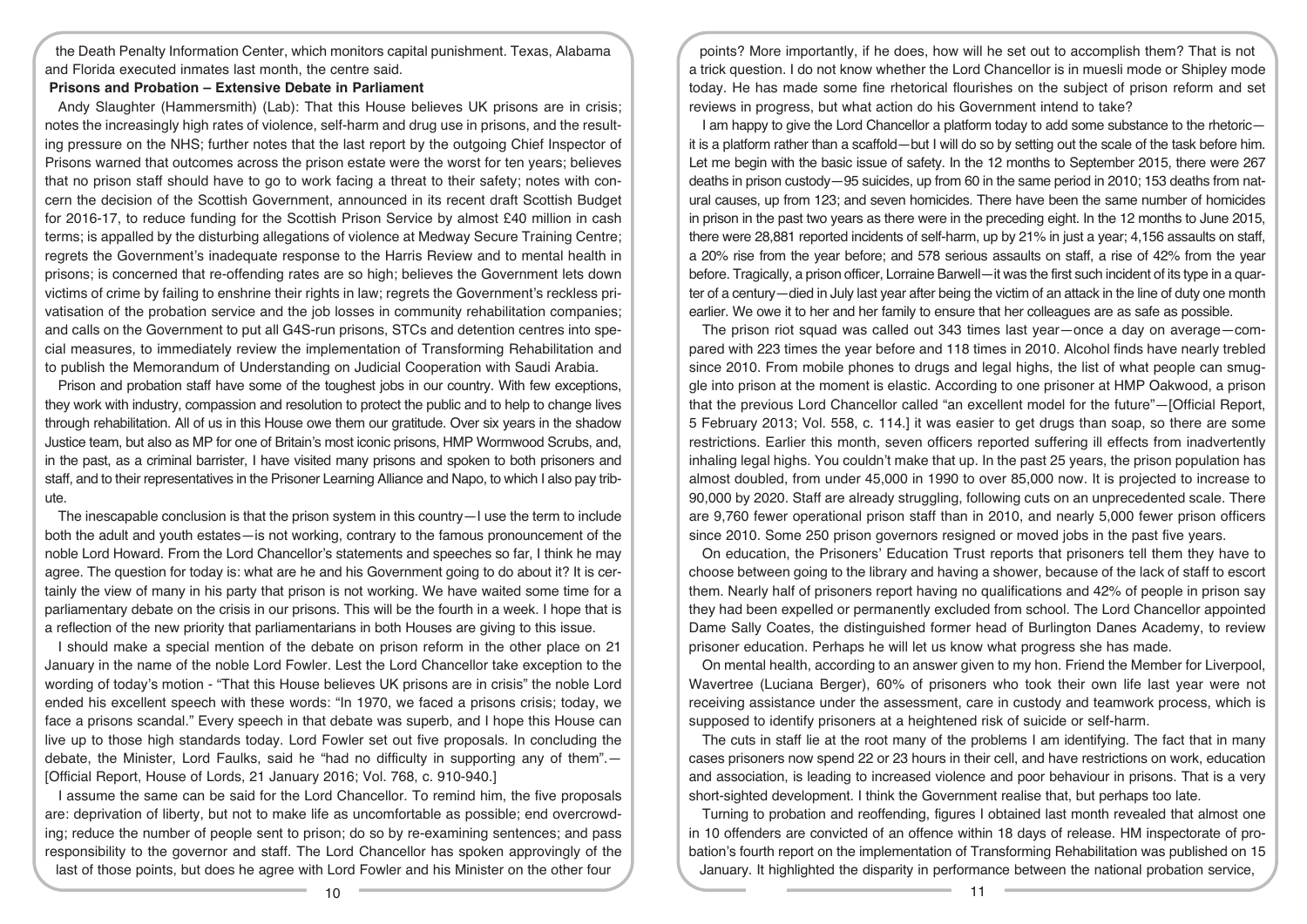which is still part of the National Offender Management Service, and the 21 community rehabilitation companies managed by private providers. For CRCs, one quarter of the offenders sampled had been convicted of a further offence, whereas for the NPS the figure was less than one fifth. On child protection and safeguarding on home visits, the NPS again outperformed CRCs. Earlier this month, the Lord Chancellor's Department stopped publishing figures relating to staffing figures at CRCs. Why was this, except to conceal the hundreds of experienced probation staff being laid off across the country to promote the bottom line for the CRCs' owners?

Let me turn to the youth estate, and in particular the role of G4S. We welcome the measures announced yesterday by the Lord Chancellor to effectively put Medway secure training centre into special measures. This is unsurprising, as they are exactly what I called forin an urgent question two weeks ago. I also welcome the decision by the director of Medway to stand down. However, individuals should not bear the entirety of the blame for what looks like corporate failure by G4S. I have now written to the Serious Fraud Office to ask that it investigates the allegations, made in the BBC "Panorama" programme on Medway, that instances of disorder were concealed to avoid G4S incurring fines under its contract. This is in addition to the ongoing SFO investigation into G4S and Serco's manipulation of the tagging contracts for financial gain. G4S has a truly dismal record of managing public contracts here and abroad. At Rainsbrook STC, six staff were dismissed and the contract was terminated last September, following an inspection report that said some staff were on drugs while on duty, colluded with detainees and behaved extremely inappropriately with young people.

The company taking over the contract is MTCnovo. It is a name not well known in this country because, in origin, it is a US prison firm. As such, it presided over a riot in an Arizona state prison and ran a youth facility in Mississippi that a judge described as "struggling with disorder, periodic mayhem, and staff ineptitude which leads to perpetual danger to the inmates and staff." It probably left that reference out of its application, along with the fact that its directors helped to set up Abu Ghraib prison in Baghdad. The problems of the youth estate go way beyond G4S, however, which is why the chief inspector of prisons has called for an inquiry into the failings at Medway and the implications for the wider youth justice system.

If the Lord Chancellor is a prison reformer, as he is now billed, we are prepared to work with him. He could start with the Prison Reform Trust report, "Correction or care? the use of custody for children in trouble", published last year, which looked at successful models around the world. Successful prisons are becoming smaller, more focused and more rooted locally, which is why he is right to abandon his predecessor's plans for a new borstal. Although he is also to be commended for wishing to close unsuitable prisons, if, as a consequence, prisons are built a long way from friends and family or we move from local to titan prisons, that will have its own drawbacks.

We need prison watchdogs with real teeth and independence. The outgoing inspector, Nick Hardwick, has done a great job in spite of, not because of the Government. This brings me to the point made by my hon. Friend the Member for Ealing Central and Acton (Dr Huq). The reports last week that the MOJ had tried to control or muzzle him were outrageous. I welcome the Lord Chancellor's announcement yesterday that he will retain Mr Hardwick's expertise as head of the Parole Board, but let us use this opportunity to shake things up. We need a stronger, more independent inspectorate that is able to produce reports with total independence from the MOJ and to conduct more frequent and unannounced inspections.

I am painting a realistic picture, as the necessary starting point for the improvements that Members on both sides of the House wish to see. There have been improvements. The decline in the number of people in youth custody, from more than 3,000 to less than 1,000, is extremely impressive. It

has happened under successive Governments. We are concerned, however, about the condition and treatment of the young people still in custody and the type of facility they are in. The incidents at Medway and elsewhere are examples of how things are failing in that sector as much as elsewhere.

My hon. Friend the Member for Darlington (Jenny Chapman) wrote in response to a prison report: "Too often we see the response to a poor inspection report centre on the appointment of a new governor or the assertion that things have improved dramatically since the poor inspection took place." It is time we put much greater effort into preventing people from getting involved in crime in the first place. We need a renewed focus on education and stepping in to divert young people from a life of crime. We must do better for trans people in our prison system. The "Dying for Justice" report, by the Institute of Race Relations, and the Harris review both revealed that black, Asian and minority ethnic people were over-represented at every stage of the criminal justice process. Yesterday, I spoke at a meeting here on the discriminatory effects of joint enterprise charging decisions on BAME individuals and groups, and asked the Lord Chancellor to examine that area of law, which his predecessor failed to do.

*Michael Gove***:** Coming as I do from Aberdeen, I know that porridge is not necessarily something that we consider to be unattractive. My hon. Friend the Member for Shipley (Philip Davies) might be relieved to hear that. Let me first congratulate the hon. Member for Hammersmith (Andy Slaughter) on securing this debate. I thank him for the serious way in which he laid out the scale of the challenge that my Department faces—and, indeed, that faces all of us in this House. He rightly drew attention to the fact that this is the fourth debate on prisons and probation in the last week. He was absolutely right to draw attention in particular to the excellent debate conducted in the other place last week. It was a debate on a motion initiated by Lord Fowler, a former Conservative Cabinet Minister, and it is striking that so many Conservative colleagues are here today. It is important to recognise across the House that the cause of prison reform is one that is shared by people from every political party and should not be regarded as the province of any particular political organisation or caucus.

In tandem with the Under-Secretary of State for Justice, my hon. Friend the Member for South West Bedfordshire (Andrew Selous), who is the Prisons Minister, I had the opportunity last year to visit Manchester prison, or Strangeways as it used to be known. I spoke to a young man who works in the segregation unit and I asked him why he had chosen to work with some of the most challenging offenders. He explained movingly that he had come from a part of the city that was particularly affected by crime, and he wanted to do something in his own career and profession to help make his community safer.

He chose to work with those challenging prisoners in the segregation unit because he believed that the personal relationships he could form with individuals there might be able to change their lives for the better while making his community safer. I believe that sort of idealism is typical of those who work in our prisons, and it reinforces an essential point: the quality of the relationship between those who work in our prisons and those for whom they care is not soft or in any way a retreat from public safety, but critical to ensuring it.

I do not deny the scale of the problem revealed in the statistics that she and her hon. Friend the Member for Hammersmith deployed. The National Offender Management Service runs a violence reduction programme that involves studying precisely why there has been this upsurge in violence. Factors, which have been acknowledged by Members on both sides of the House, have contributed to that. One is the pattern of offenders. Prisons contain more who people who have been convicted of violent and other challenging offences. It is also the case that the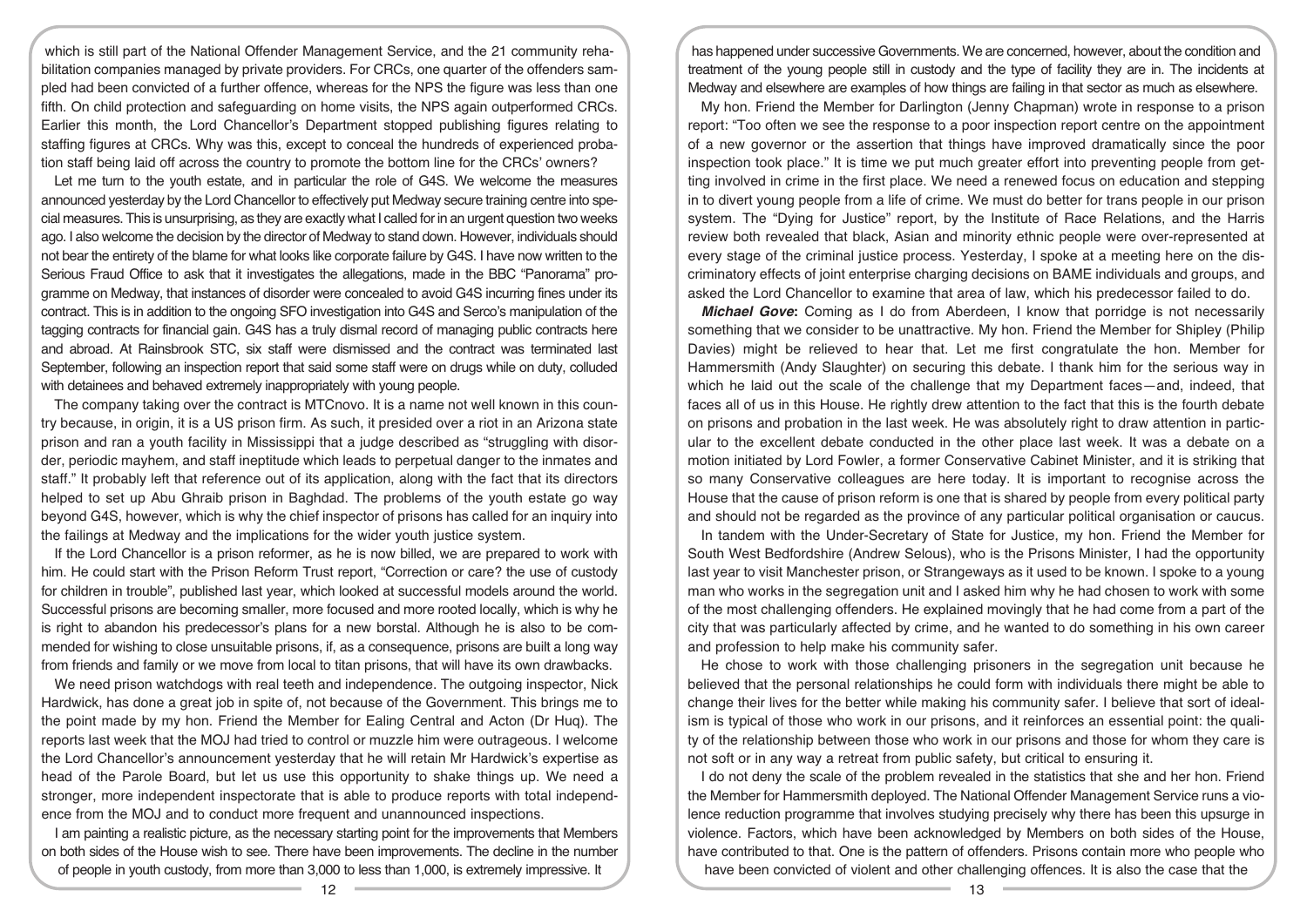spread of new psychoactive substances—which have been misleadingly called "legal highs", but which the Under-Secretary of State for Justice, my hon. Friend the Member for South West Bedfordshire (Andrew Selous), has more accurately termed "lethal highs"—has contributed to a lack of self-control and to psychosis, increased mental health problems and violence in our prison system. We must make some difficult choices to ensure that we can limit the currently widespread availability of those drugs, and also keep people safe in our prisons.

I shall talk about one or two of those choices shortly. I agree that we face a problem—let me emphasise that—but I do not wish to use the word "crisis", for two reasons. First, I think that it has the potential to undermine the morale of the people who work in our prisons. Secondly, I think that it might draw attention away from the incremental changes that we need to make, which can add up to a significant programme of prison reform. If we allow ourselves to be panicked by headlines and scared into overreaction, we may not be able to take the solid incremental steps that we need to take if we are to improve the present situation.

I was struck by the concern expressed by the hon. Member for Liverpool, Walton (Steve Rotheram) about prison staff numbers. Those of us who care about not just the safety of staff but the effectiveness of the prison regime are understandably keen for our prisons to be staffed effectively, but let me make two points. First, the number of prison officers has increased by more than 500 in the last year. Secondly, there is no absolute correlation between the number of prison officers and the nature of the regime, and the number of violent incidents. I do not deny for a moment that we need to ensure that prisons are properly staffed and prison officers are safe, but the extent of the security that individuals enjoy in a prison is a consequence of a number of factors. If we are to deal with this problem, we must be vigilant in ensuring that we have not just staff but the training that is needed to support them.

The hon. Gentleman's mention of the chief inspector of prisons gives me an opportunity to repeat what I had a chance to say only briefly yesterday, and again to express my gratitude to Nick Hardwick for the role that he has played. His latest annual report certainly does not make comfortable reading for someone in my job, but I would far rather have someone who told us the truth, and ensured that we performed our duties as elected representatives and as Ministers in the full knowledge of the truth, than someone who felt, for whatever reason, that they had to varnish or edit the truth. As I think most people would acknowledge, Nick Hardwick and I do not come from exactly the same point on the ideological spectrum, but because I am committed to using every talented voice and experienced pair of hands that I can find in order to improve our prison system, I am delighted that he accepted my invitation to chair the Parole Board.

It is understandable that, during an Opposition day debate, the hon. Member for Hammersmith should point the finger at failings that he alleges are unique to the Conservatives, and it is understandable that he should focus on the trends and statistics that appear to have worsened under a Conservative Government. However, it is also appropriate to recognise that, as was pointed out by my right hon. and learned Friend the Member for Harborough (Sir Edward Garnier), there were problems under Labour as well. For example, the incidence of reoffending—which I think provides a real index of the effectiveness of our prisons—is broadly unchanged. I do not say that because I want to make a partisan point; I say it merely because I want to emphasise the difficulties that we all face in improving our prison and probation service. In 2009, 46.9% of those who served custodial sentences went on to reoffend. The figure is now 45.1%. If I wanted to make a partisan point, I would say that the number of reoffenders had declined, but in fact the difference is statistically insignificant, and it is a reproach to all of us.

I think all of us would agree that prisons and probation cannot work effectively unless there is a close working relationship with the police service. However, I would caution against making a change at this point of the kind my hon. Friend suggests. It is a fascinating idea, and it has been put to me by others whom I respect, but we are just 12 months into the transforming rehabilitation programme initiated by my predecessor, and it is only appropriate that we acknowledge that that programme has already seen an increase in the number of frontline probation officers, again of more than 500. Yes, it has brought in commercial expertise, but it has also brought in the charitable and voluntary sector and, for the first time, there is a direct requirement to provide support for those prisoners who leave after serving sentences of 12 months or less.

I think that was a humane and wise decision on the part of my predecessor, because we know that people who serve shorter sentences are more likely to reoffend. We can debate the factors that drive that, but what is undeniable is that if someone has served a shorter sentence—if they are part of that cohort more likely to reoffend—they deserve the support of probation just as much as, if not more than, other offenders. The situation that used to prevail, where these offenders would be given £46 and left to their own devices as they went through prison gate, was replaced by my predecessor and it is only appropriate that this House, whatever other criticisms it directs at this Government, acknowledges that that was a step forward for which he was responsible.

There are more than 85,000 people in our prisons; 4,000 of them are female prisoners, and almost 10,000 are foreign national offenders, and we obviously want to try to reduce that number by having as many as possible serving sentences abroad. Of the remainder, some have made a conscious decision to do the wrong thing; they have crossed a moral line and society has to make it clear, with a serious punishment, that they should not be let out. It is not just that they are a danger to others; we have got to enforce the principle—the clear, bright line between right and wrong. But there are others in our prison system who will be suffering from mental health problems, and sometimes very serious personality disorders, and while they pose a danger to the public, they also pose a danger to themselves. We need to ensure we improve what is called diversion and liaison—the early detection of these problems and making sure there is an appropriate health solution—and if we do need to keep them safe, whether in a secure hospital or a prison, we also need to ensure that there is the right mental health provision for them.

One of the things I have been doing in the last two weeks is talking to the Secretary of State for Health and the Minister with responsibility for prisoners' health, my hon. Friend the Member for Ipswich (Ben Gummer), and I am due to talk to Simon Stevens, the director of the NHS, in order to ensure we can develop a more sophisticated approach. I am also grateful for the work done in this area by Lord Bradley, whose report on offenders' mental health under the last Government contains a number of powerful recommendations.

We already take seriously the position of veterans in the criminal justice system. At the behest of my predecessor, my hon. and learned Friend the Member for Sleaford and North Hykeham (Stephen Phillips) has produced a report on the care of those offenders, and the Minister for Policing, Crime and Criminal Justice, my right hon. Friend the Member for Hemel Hempstead (Mike Penning), is carrying forward that work. In particular, he is working with Care after Combat, a charity that supports offenders who have been in the military.

The hon. Gentleman's point about problem-solving courts is also powerful. When I had the opportunity to visit the United States of America, I saw how veterans courts, drugs courts and problemsolving courts can make a real difference in keeping people out of jail and helping them to put their lives back together, so I would be more than happy to ensure that the Minister talks to the hon.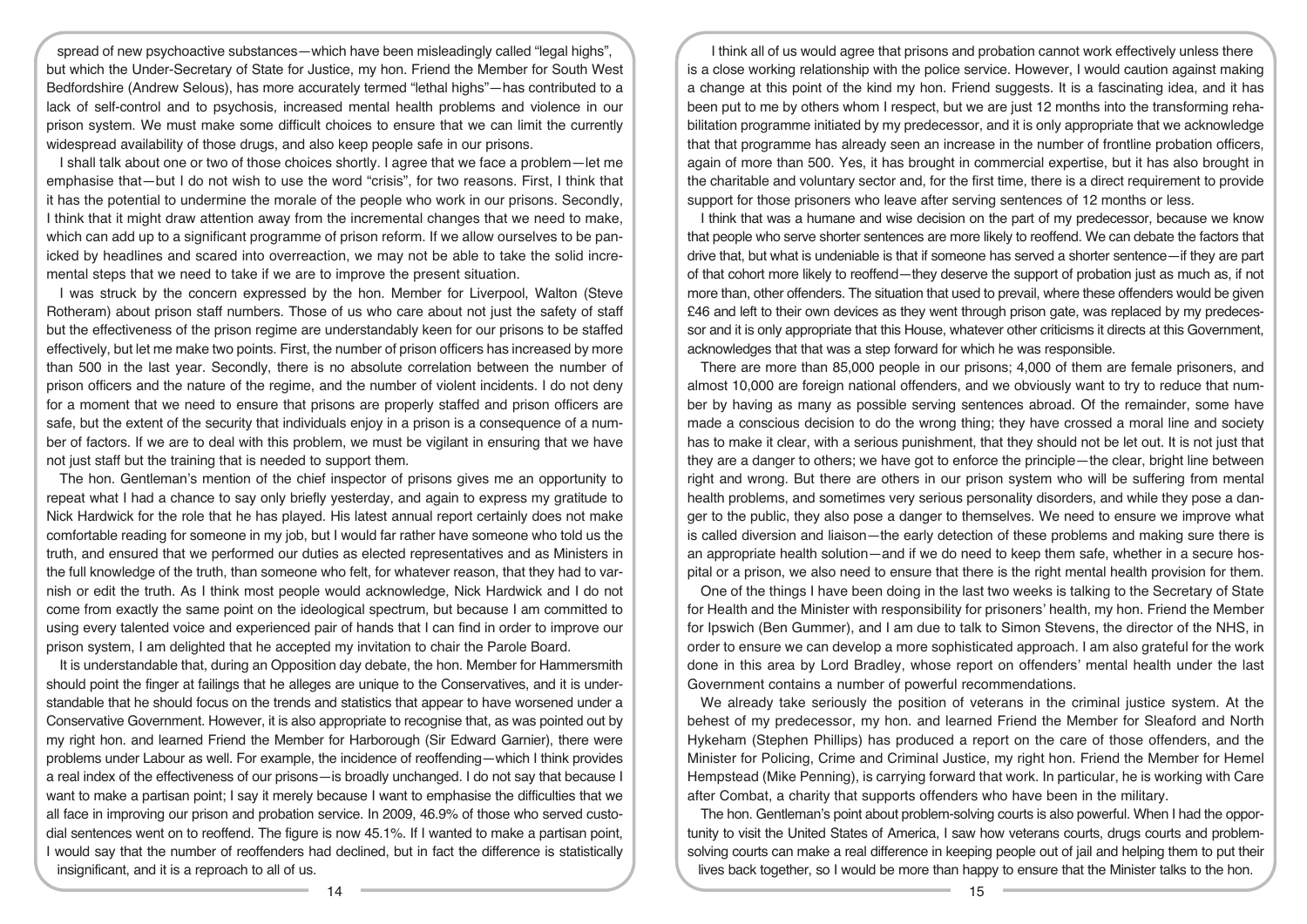Gentleman.The hon. Gentleman's intervention brings me on to my next point. Yes, there are some people in our prisons who deserve to be there because they have done wrong. Yes, there are some people in our prisons who are there because of mental health or personality disorders. And then there are other people who have made profound mistakes, crossed the line and committed crimes, but whose actions deserve to be placed in context. I am not for a moment suggesting that the pain a victim feels is any less as a result of the difficult circumstances that some people have been brought up in, but if we want to ensure that there are fewer victims and less pain, we need to ask ourselves what led that young man or woman into criminal activity.

In many cases, the individual will have grown up in a home where violence was the norm. They might have witnessed domestic violence in their very early years. Their brain development might have been arrested by a failure to ensure that there was a loving and secure attachment to a parent or carer who put them first. There might have been an absence not only of love but of loving authority—perhaps no one cared enough about them to teach them the difference between right and wrong. Someone who grew up in such circumstances could go to primary school ill-equipped to benefit from good teaching and go on to secondary school still unable to read. Such people could find in the culture of gangs on the streets a warmth, a false camaraderie and a sense of self-esteem that they had never found anywhere else. That individual could then go on to commit crimes. Of course, once that individual has broken the law, justice must be done. However, as well as ensuring that justice is done in our courts, we must also ensure that social justice is done on our streets. That means looking at some of the root causes—family breakdown, substance abuse, domestic violence—that contribute to the difficulties that these young people grow up in.

The Minister for Policing has been closely involved in that pilot. So far as we can see, sobriety tags have made a significant contribution to reducing reoffending, and we hope that they will be able to form part of a significant extension of what is known as electronic monitoring, or tagging—in other words, ways in which individuals can be monitored to ensure that they stay on the straight and narrow, as far as possible, in a cheaper and more effective way that can often enable them to maintain their links with work, family or education, which are critical to improving their lives. That brings me to the hon. Member for Hammersmith's challenge: what are we going to do about these things?

I will be honest: I came into this job not expecting to be in it, but I have found it fascinating and challenging and I have found some of those with whom I have to work inspiring. In contrast to the time that I spent at the Department for Education—I had three years to shadow; when I came to office I had a clear plan that I wished to implement, although not one that necessarily recommended itself to all parts of the House—I have deliberately set out to listen and to learn. I have asked people whose idealism is not in doubt and whose ability is clear to explore the landscape for me. That is why I asked Sally Coates, who cares about the education of the disadvantaged, to look at education in our prison system. Her report will be published in the next couple of months.

It is already clear, as a result of a decision made at the time of the autumn statement, that money that was previously spent by the Department for Business, Innovation and Skills will now be spent by us in a way that suits prisoners and the needs of offenders and of wider society rather than the requirements of a further education framework that was not appropriate for all offenders. More will be said by Sally in due course and by Charlie Taylor, who has devoted most of his career to working with some of the most difficult young people and who, in his review of the youth estate, has drawn preliminary lessons similar to those highlighted by the hon. Member for Hammersmith.

Yes, it is the case that young offenders are, in many cases, better cared for in smaller

environments. Yes, it is the case that they need structure and discipline in their lives, but they also need a clear path towards educational attainment. One problem in our prisons is that, for many, educational attainment is capped by the way in which qualifications have been funded and educational providers have been procured. Prisoners have had diet after diet after diet of level 2 qualifications, which initially may give them a sense of purpose and renewed hope, but ultimately end up with them on a hamster wheel where they are not making the progress—in terms of education and of rehabilitation—that we would like to see.

I have addressed the issue of improving education. I have also asked the Under-Secretary of State for Justice, my hon. Friend the Member for South West Bedfordshire, to lead a programme to ensure that we can get more prisoners working fruitfully. That will mean: building on the success of organisations such as Halfords and Timpson that have done so much to recruit offenders; incarnating the lessons that the Mayor of London pointed out last week when he said that many employers found that ex-offenders are more honest and more reliable than many of those whom they hire; and providing new incentives for prison governors to give their inmates meaningful work. We must think hard about how we can expand the use of release on temporary licence.

We need to give governors more power to ensure that offenders, at a particular point in their sentence when the governor is as sure as he or she can be that that individual's risk to others is diminishing, have the opportunity to go out during the day to work or to acquire educational qualifications to prepare them for life on the outside. Almost every prisoner will be let out at some point; we cannot keep every criminal in jail forever. If we are to release prisoners at some point, it is far, far better that they have, by a process of acclimatisation and growth, learned what it is to work responsibly in an appropriate environment or to work hard to acquire the educational qualifications that will give them a new start.

As well as giving governors more power over release on temporary licence, we want to give them more autonomy overall. In offering governors more autonomy, I know that there will be some—perhaps it will be colleagues in the Prison Officers Association—who think that this is a Trojan horse for privatisation or for a bigger role for the private sector. Let me say two things. First, the private sector has had something to offer in prisons, and that is something that unites both Front-Bench teams. There was a growth in the number of private prisons under Labour, and private prisons such as G4S's Prison Parc in Bridgend do an exemplary job. That is underlined in every inspection.

I want to see governors who are currently in the system—people who joined the National Offender Management Service because of their idealism—given more freedom within the state sector to do what they do best. Baldly, my model is one of academy principals or of the chief executives and clinical directors of NHS foundation trusts who have shown that, with increased autonomy within a structure of clear accountability, they can achieve significant improvements.

I began by saying that I was grateful for the tone in which this debate was opened by the hon. Member for Hammersmith and I am looking forward to hearing and reading as many of the contributions as possible. Let me apologise to the House for the fact that I will have to leave the Chamber at 5.30, although I hope to return at 6.30. Every single contribution to this debate matters. All 85,000 of the prison population, which is so often out of sight and out of mind, are individuals whom we should see not as liabilities but as potential assets. Many of them have led broken lives and many of them have brought pain and misery into the lives of others, but we want to ensure that, in the future, they can contribute to our society rather than bring more pain and misery. We are tough on crime in the Conservative party, and we appreciate that really being tough on crime means being intellectually tough enough to wrestle with the problems of why